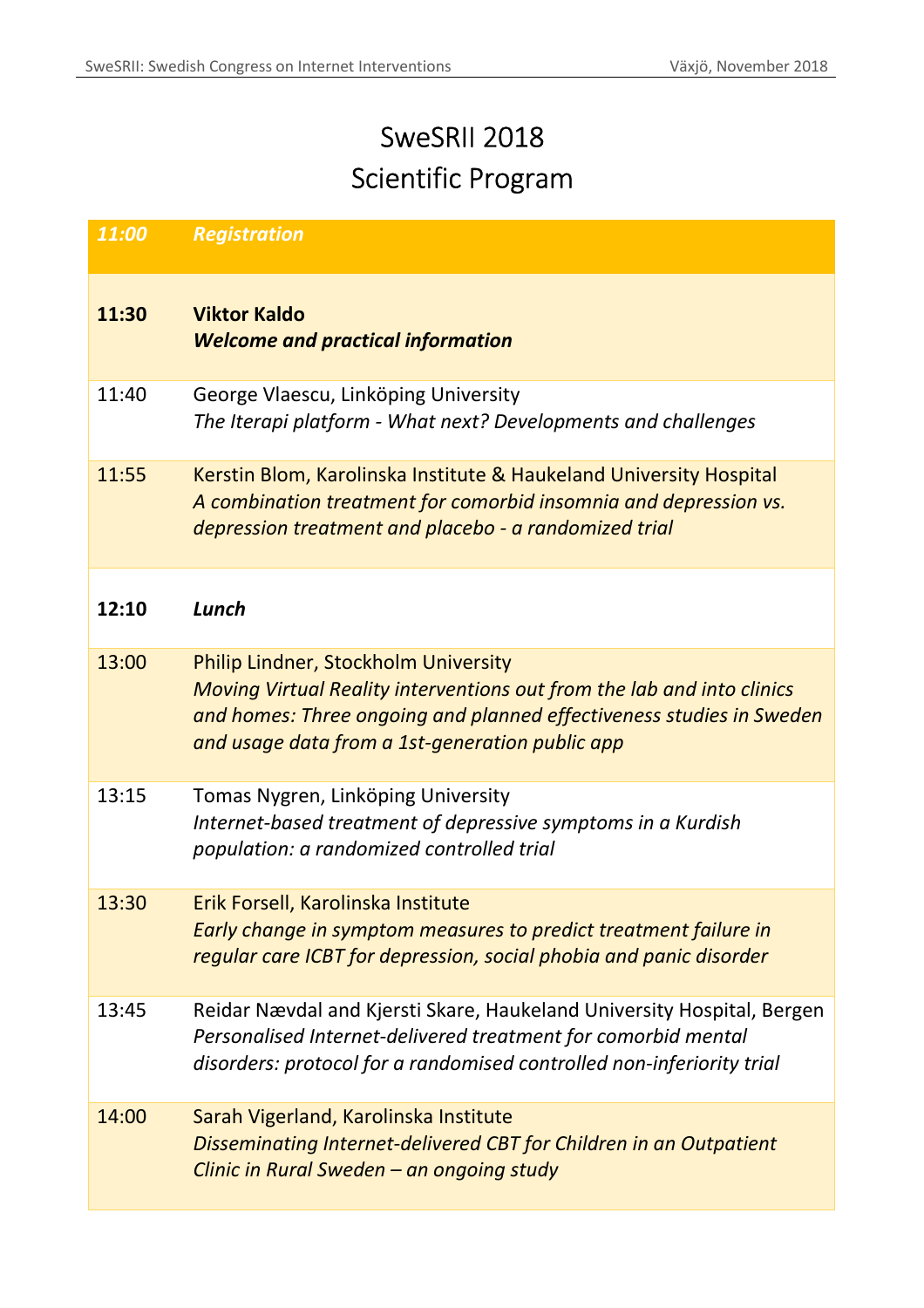| 14:15 | Charlotte Mühlmann, Danish Research Institute for Suicide Prevention<br>The Self-help Online against Suicidal Thoughts (SOS) Trial – first results<br>from a Danish randomized controlled trial                  |
|-------|------------------------------------------------------------------------------------------------------------------------------------------------------------------------------------------------------------------|
| 14:30 | Amanda Simonsson, Svenska internetbehandlingsregistret (SibeR)<br><b>Preparing for Dissemination and Implementation of iCBT in Routine</b><br><b>Primary Care in Uppsala County</b>                              |
| 14:45 | Coffee break                                                                                                                                                                                                     |
| 15:15 | Gerhard Andersson, Linköping University<br>Tailored internet treatment for depression. A factorial design trial on<br>the role of support and choice of treatment components                                     |
| 15:30 | Alexander Miloff, Stockholm University<br>Rapid evaluation of exposure therapy technologies using physiological<br>response: a randomized cross-over trial                                                       |
| 15:45 | Frida Wickberg and Fredrik Johansson, BUP Stockholms Läns Landsting<br><b>ICBT</b> for OCD in children and adolescents with co-morbid ASD                                                                        |
| 16:00 | Matilda Berg, Linköping University<br>Guided internet-based Cognitive Behavioural Therapy for Adolescents<br>With Anxiety - A Factorial Design Study                                                             |
| 16:15 | Martin Kraepelien, Karolinska Institute<br>Individually tailored ICBT in routine psychiatric care                                                                                                                |
| 16:30 | <b>Fruit break</b>                                                                                                                                                                                               |
| 16:45 | Alexander Rozental, Karolinska Institute<br>Treating procrastination using cognitive behavior therapy: A pragmatic<br>randomized controlled trial comparing treatment delivered via the<br>Internet or in groups |
| 17:00 | Fabian Lenhard, Karolinska Institute<br>The internet intervention Patient Adherence Scale (iiPAS): Development<br>and psychometric evaluation in a clinical sample of children and<br>adolescents                |